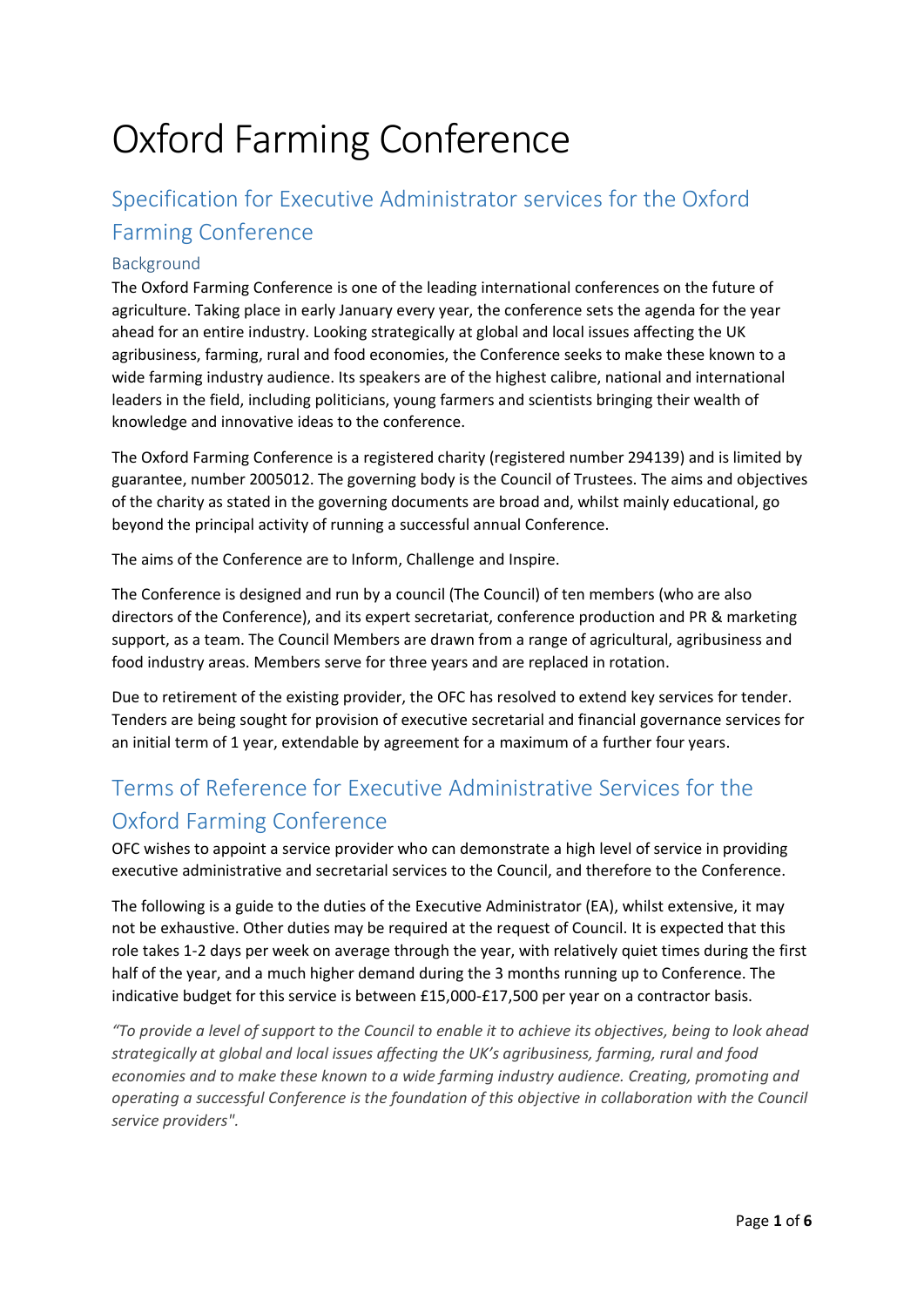#### Role description

Executive Administrator to the Council: all services will be performed and reported in line with the service KPIs.

The primary functions of the EA are:

- 1) to ensure the coordination of the existing service providers in the successful delivery of the Conference
- 2) to meet the Council's year-round administrative needs
- 3) to support the Conference by offering continuity of service provision and record keeping to preserve the history of the Conference.

#### Details of service provision

#### **1) Year Round Administration**

- 1) To agree the diary of Council meetings (usually 8-10 a year), notify Council members, issue agenda and invitations, issue and host online meetings, organise venue, refreshments and accommodation (in recent years, most meetings are held online or at the Farmers Club, London, being preceded or followed by a dinner)
- 2) To arrange and convene other meetings as may be necessary for instance, each year at least one meeting takes place with selected Council members and main contractors in Oxford
- 3) To attend meetings, take notes, draft and circulate minutes and monitor agreed actions
- 4) To act as a focal point for all correspondence and to respond to this communication promptly - via email, phone, post and fax
- 5) Work with the Event Manager and The Royal Office regarding the attendance of HRH Princess Anne, the honorary patron of the conference, at OFC events.
- 6) To provide a dedicated telephone line and telephone contact at reasonable hours and ensure that emails and correspondence is logged and responded to promptly.
- 7) To ensure Council members are kept abreast of any relevant news and information
- 8) To maintain and update the Conference document files (archives held in Box and current documents are on Sharepoint)

#### **2) Finance**

- 1) To pay bills and bank receipts in the dedicated Conference bank account
- 2) To maintain the day-to-day financial records on Xero and including preparation and submission of VAT returns
- 3) Production of regular financial reports for the Council meetings
- 4) Reporting sales progress to Council members (Oct Jan).
- 5) Ensuring all monies are banked promptly within 24 hours of receipt
- 6) Working with the Event Manager and Finance Director to ensure financial administration of the Conference, including
	- i) Be responsible for all financial transactions including issue of VAT invoices to delegates, sponsors, patrons etc
	- ii) Reconciliation of payments received by credit card, BACS and cheque, plus follow-up on potential bad debts
	- iii) Payment of purchase invoices as and when received/authorised
	- iv) Preparation of the accounts to trial balance
- **3) Company Secretary**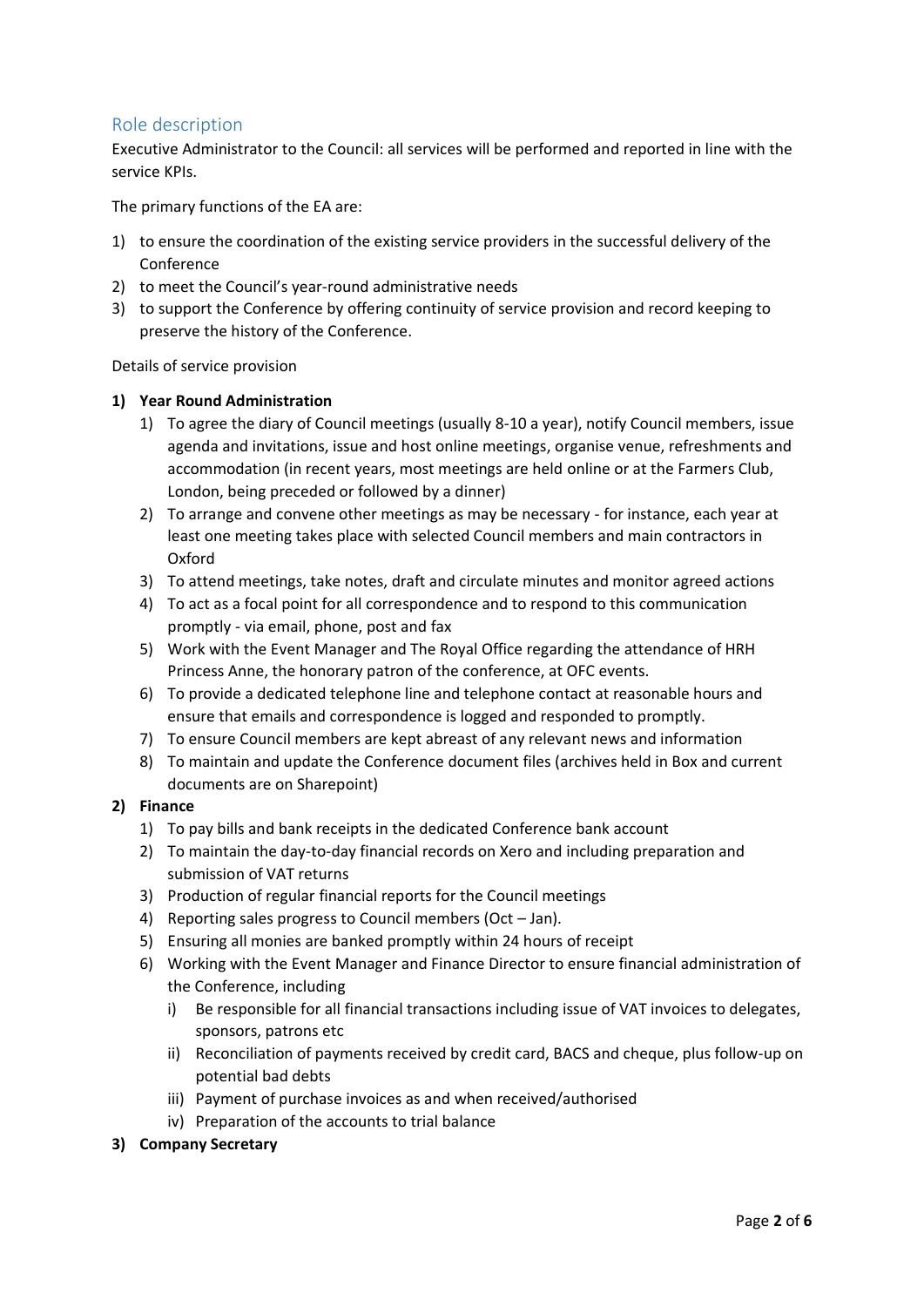- 1) To take on the role of Company Secretary, maintain such records and archives of Conference and Council matters as are necessary to both achieve legal, Charity Commission requirements and fiscal compliance
- 2) Work with the Finance Director to prepare budgets and ensure governance procedures are met with regard to the Conference investments.
- 3) Administration of the appropriate procedures relating to the appointment of new directors and removal of retiring directors

#### 4) **Preparing for the Conference**:

- 1) Support the Event Manager in event administration (venues, caterers, speaker admin etc as required)
- 2) Work closely with the Sponsorship Provider in liasing with:
	- (1) Existing and potential Patrons
	- (2) Existing and potential sponsors
- 3) Work closely with the Marketing Provider in event communications including gathering the documentation for the delegate pack and managing ticket sales (online and offline)
- 4) Liaison with the AV Provider as to AV requirements
- 5) Handling all enquiries regarding the Conference during the promotion period and Conference
- 6) Being available throughout the Christmas & New Year break (excluding Christmas Day and Boxing Day) to handle last minute enquiries from delegates, speakers, contractors or venues.

#### 5) **Managing the Conference:**

- 1) During the Conference the EA will support the Event Manager, AV Provider and Marketing Provider and Council to ensure the successful delivery of the Conference, including the following:
	- i) Be on site from the morning of day one and to be on call via mobile 'phone continuously throughout the conference
	- ii) Ensure Council members and honorary staff are briefed on proceedings
	- iii) Liaise with the President regarding arrangements for attendance
	- iv) Act as a focal point for feedback from Council and delegates in relation to the performance of contractors, etc
	- v) Manage any minor issues in a way that they do not become major crises

#### **6) Supporting other events**

- 1) Management and administration of the annual sponsor and patron reception including venue, catering and invitations
- 2) Management and administration of the annual Chair's Away Day, including accommodation, venue, catering and invitations
- 3) Scholars and Inspire Programme, ad hoc bursaries The EA is responsible for assisting the Marketing Provider with:
	- i) Coordination / corresponding with both of these groups for the Conference.
	- ii) Organisation and support for the Scholars exchange program, including travel arrangements.
	- iii) Keeping a register / data base of Scholars and Inspire alumni
- 4) Support for digital and outreach events, where needed

#### **7) Reporting**

1) In addition to the above reports, to report with the other service providers against the KPIs and other matters of relevance on time per month and key outputs.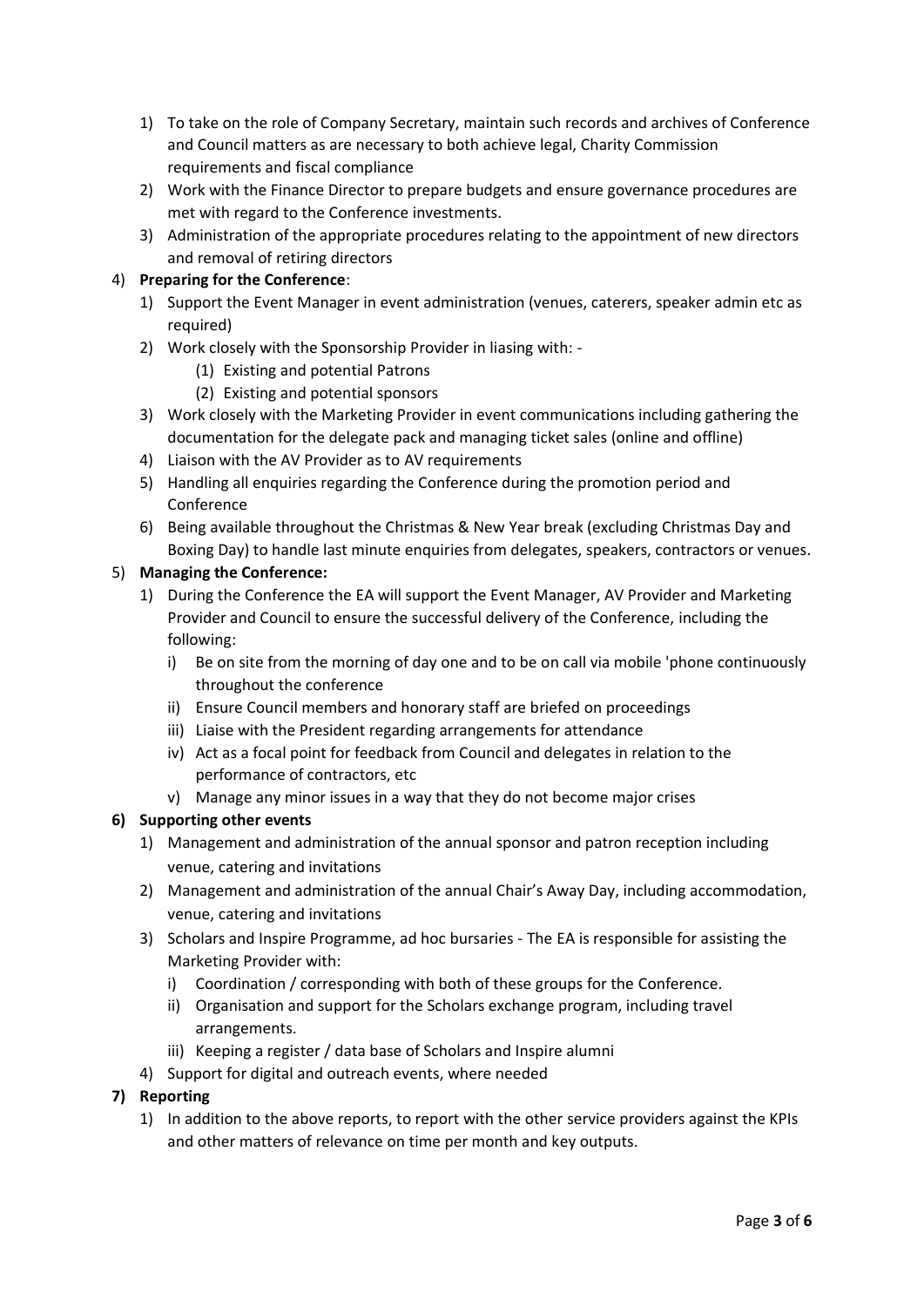# Oxford Farming Conference – Executive Administration Services

### The tender

The tendering process is anticipated as follows:

- 1. Tendering invitations issued 10<sup>th</sup> May 2022
- 2. Any questions submitted by the 20<sup>th</sup> May 2022 in writing to the OFC Chair
- 3. Responses to questions supplied by the 25<sup>th</sup> May 2022
- 4. Closing date for applications 30<sup>th</sup> May 2022. Applications should include full costings for the required activities, a completed application form and CVs for key staff involved in service delivery. A template for the response is set out below.
- 5. Shortlisted applicants will be interviewed in week commencing 5<sup>th</sup> June 2022. Note, second interviews may be required
- 6. The successful candidate will be informed by the  $15<sup>th</sup>$  June 2022
- 7. Handover process from the current supplier will commence on the **1 st July 2022**

#### **Selection and Interview Criteria**

- I. Track record and experience
- II. Scale and ability to deal with unexpected staff departures
- III. Commitment to the values of the Oxford Farming Conference
- IV. The ability to work sympathetically and supportively with a voluntary council of conference directors.
- V. Willingness to innovate and adaptability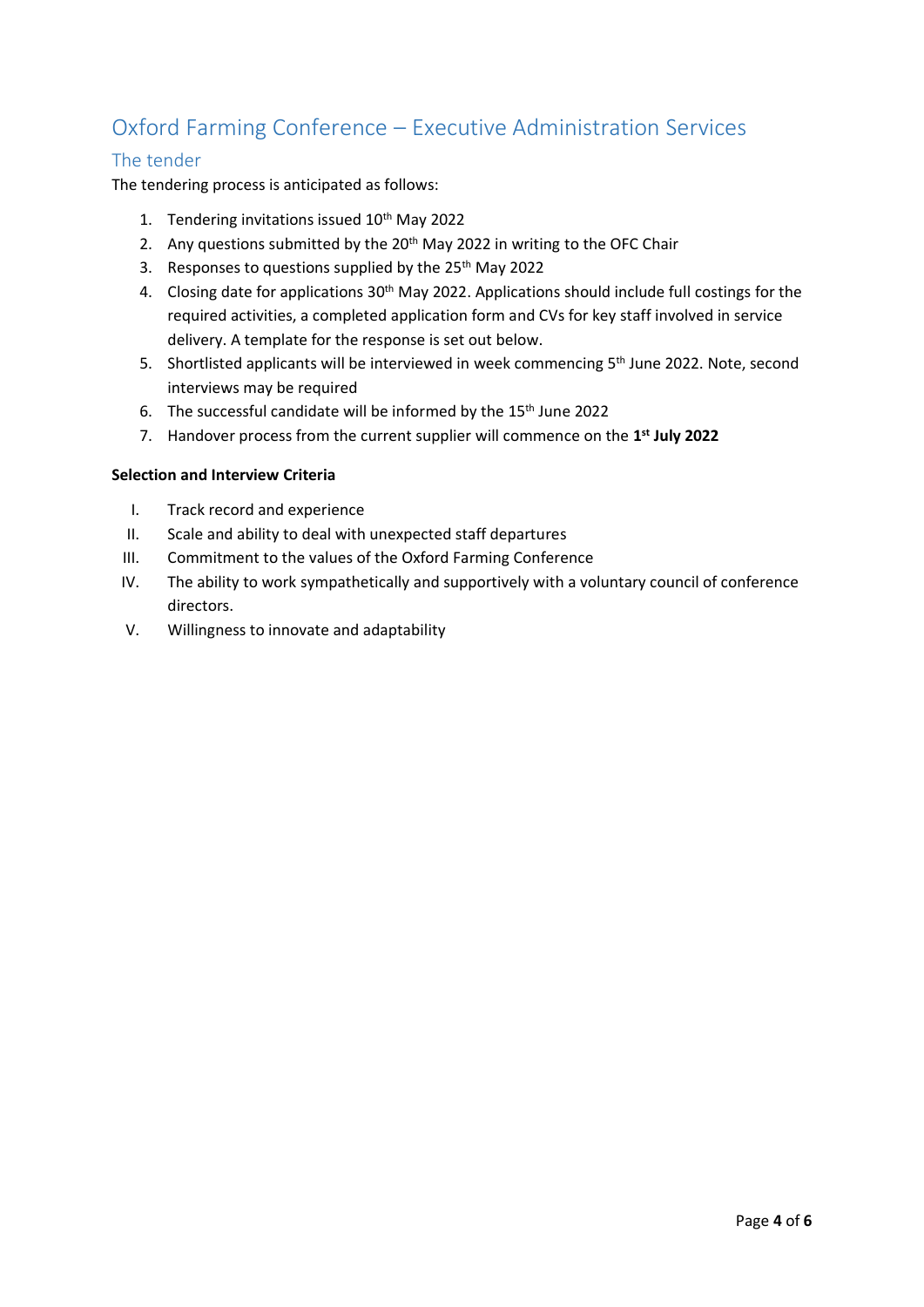#### Response to tender form.

Please note, DO NOT exceed permitted word count. Responses should be typed. Please answer all questions.

**NAME OF BUSINESS**

#### **NAME OF MAIN CONTACT**

#### **FULL ADDRESS of MAIN OFFICE INCLUDING POST CODE**

**EMAIL ADDRESS**

**TELEPHONE (Landline and Mobile)**

**WEBSITE**

**NUMBER OF YEARS IN BUSINESS**

**TYPE OF BUSINESS (Partnership, Limited Company, Sole Trader)**

**NUMBER OF STAFF EMPLOYED** 

1. Provide a detailed methodology and operational plan describing how your company would undertake the role(s) described. (Maximum 500 words per role)

2. Provide a timeplan for the calendar year showing expected focus and outputs by month.

3. Provide a team organogram and biography of each team member who will be involved in delivery including key skills, strengths and previous relevant experience. (Maximum 300 words)

 PLEASE ALSO INCLUDE A CURRENT CV OF EACH TEAM MEMBER WITH THE APPLICATION (as an Appendix)